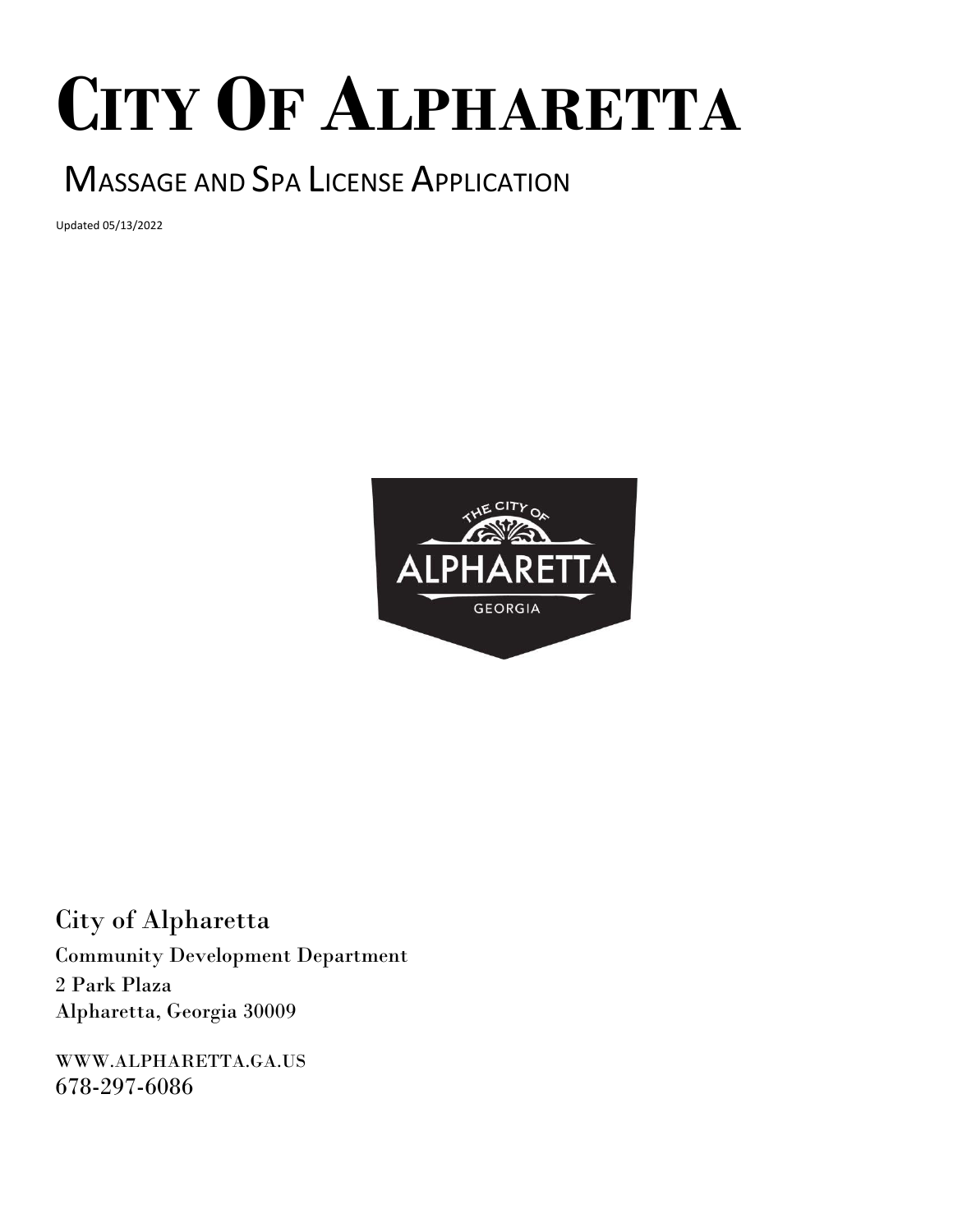## **CHECK LIST FOR COMPLETING APPLICATION PACKET**

*This checklist is provided for your information and convenience. We recommend that, once you have completed your application packet, your review your answers and materials; comparing that information with the checklist below.* 

|  |  |  | $\Box$ Application: All forms must be completed, signed, and notarized. |  |
|--|--|--|-------------------------------------------------------------------------|--|
|  |  |  |                                                                         |  |

☐ **Entity Documents:** Articles of Incorporation and/or Organization detailing the company organizational structure, Fulton County DBA filing (if applicable, and company organization chart).

☐ **Personal Statement:** Required for sole proprietor, all partners, all corporate officers and/or members, all corporate shareholders with 10% or more ownership and all managers/supervisors. *NOTE: An original photograph of the individual is required to accompany each form.*

☐ **Copy of Driver's License**: Required for all persons completing a Personal Statement and Registered Agent.

☐ **Statement of Waiver and Consent: Alpharetta Police Background Verification Process**: Required for all persons completing a Personal Statement and Registered Agent.

☐ **Affidavit of Immigration Status:** Required for all persons completing a Personal Statement and Registered Agent.

☐ **Registered Agent Forms:** Registered Agent must reside within Fulton County, Georgia.

☐ **Copy of Property Lease**

□ Real Property Owner Consent: Written consent from property owner and acknowledgment of Article IX

- ☐ **Legal Survey:** Scale drawing showing the business location. Must have been completed within last 48 months.
- ☐ **Surveyors Certificate:** Completion of form included with the packet.

☐ **Floor Plan Drawing:** Showing all locations of rooms where massage service will be rendered.

☐ **Business License:** A copy of the current City of Alpharetta business license must be provided.

☐ **Copy of Services Offered:** Provide a current list of all services being offered

☐ **Copies of All Required State Licenses**: Required for each employee, independent contractor, agent and partner, general or limited, associated with the operation of the massage therapy establishment.

☐ **On Premise Manager and Supervisor List**: To include names, addresses, phone numbers and occupations

☐ **Application/License Fee \$500**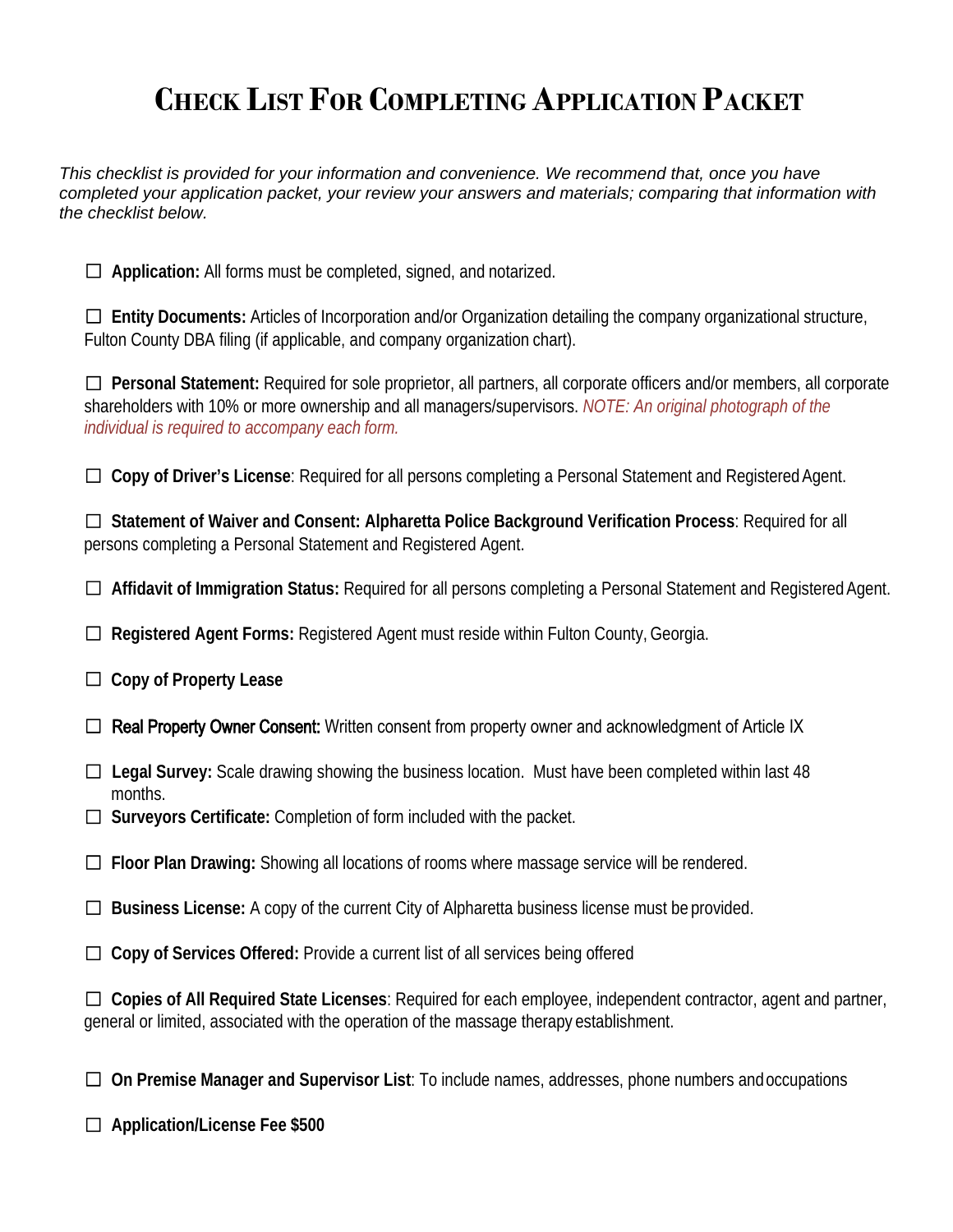## Basic Instructions For Completing Application

The application must be completed in its entirety. Incomplete forms will be returned for correction. If the space provided is not sufficient to fully and correctly answer a question, answer the question on a separate sheet and indicate n the space provided that such separate sheet is attached.

A \$500 application / investigation fee must accompany your application at the time of submission. Credit Card, Money Orders, Cashier's Checks, or Certified Checks made payable to the City of Alpharetta and are acceptable forms of payment.

At the time of submission, the completed application must be dated, signed and verified, under oath, by the applicant.

Completed applications and application fee are to be delivered to the Alpharetta Department of Community Development located at 2 Park Plaza, Alpharetta, GA 30009.

## License Applications and Processing

## Contact Code Enforcement

## 678-297-6086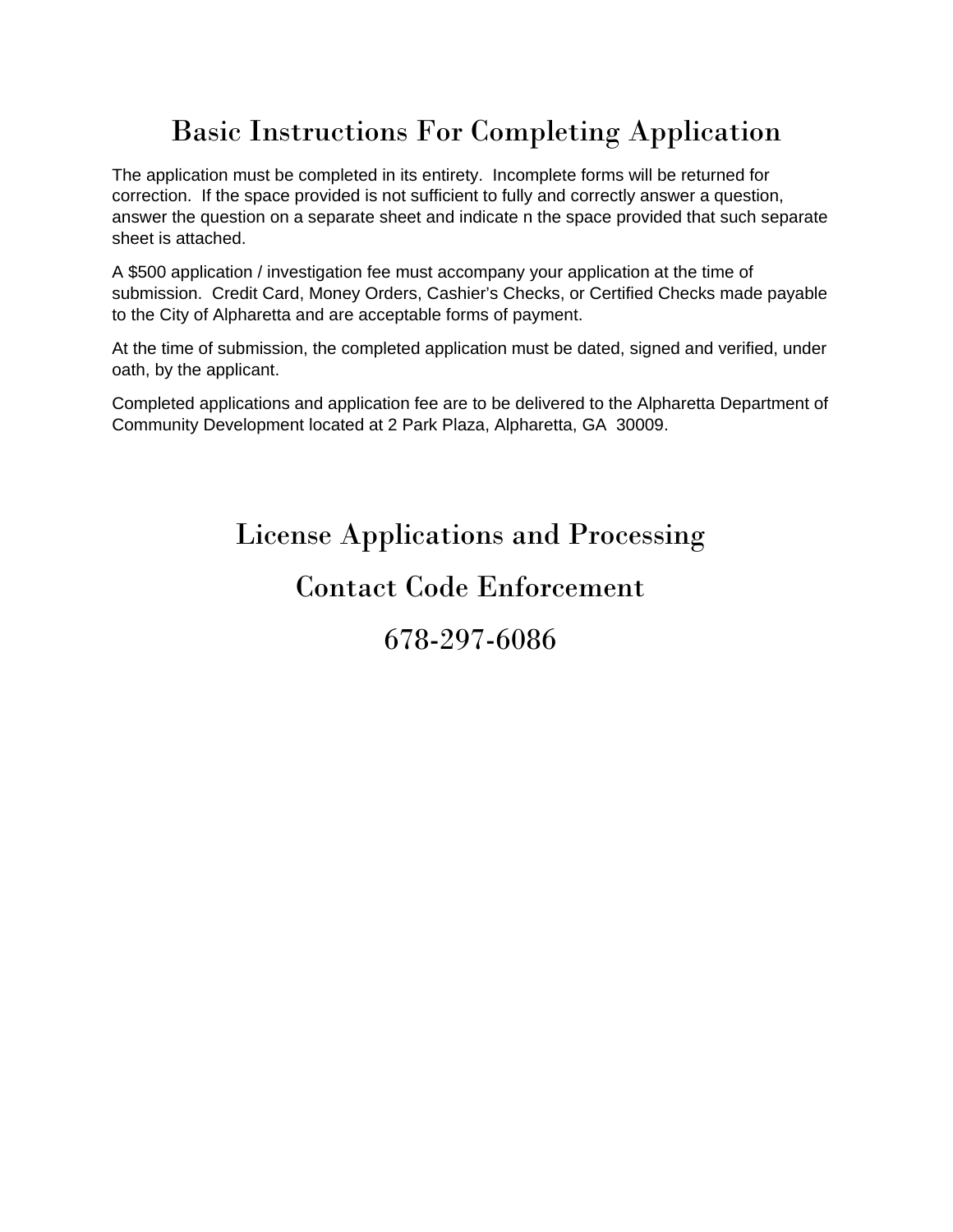## **Work PERMITS REQUIRED FOR EMPLOYEES**

Required for any and all on-premise owners, manager or supervisors who are in charge of managing the massage establishment and any employee that does not hold a State of Georgia issued license for the work they are performing.

Massage therapists who hold a current and valid massage therapist license issued by the State of Georgia do not have to obtain a work permit but must provide a copy of the state license to the City yearly.

Work Permits are valid for one (1) year

A background check and fingerprinting are required.

State issued Georgia Drivers License or Georgia Identification

#### Fingerprinting Office Hours of Operation for Massage and Spa Work Permits Contact Records Department 678-297-6306 By Appointment Only

Alpharetta Department of Public Safety 2565 Old Milton Parkway Alpharetta, GA 30009

.

Work Permit Fee \$50.00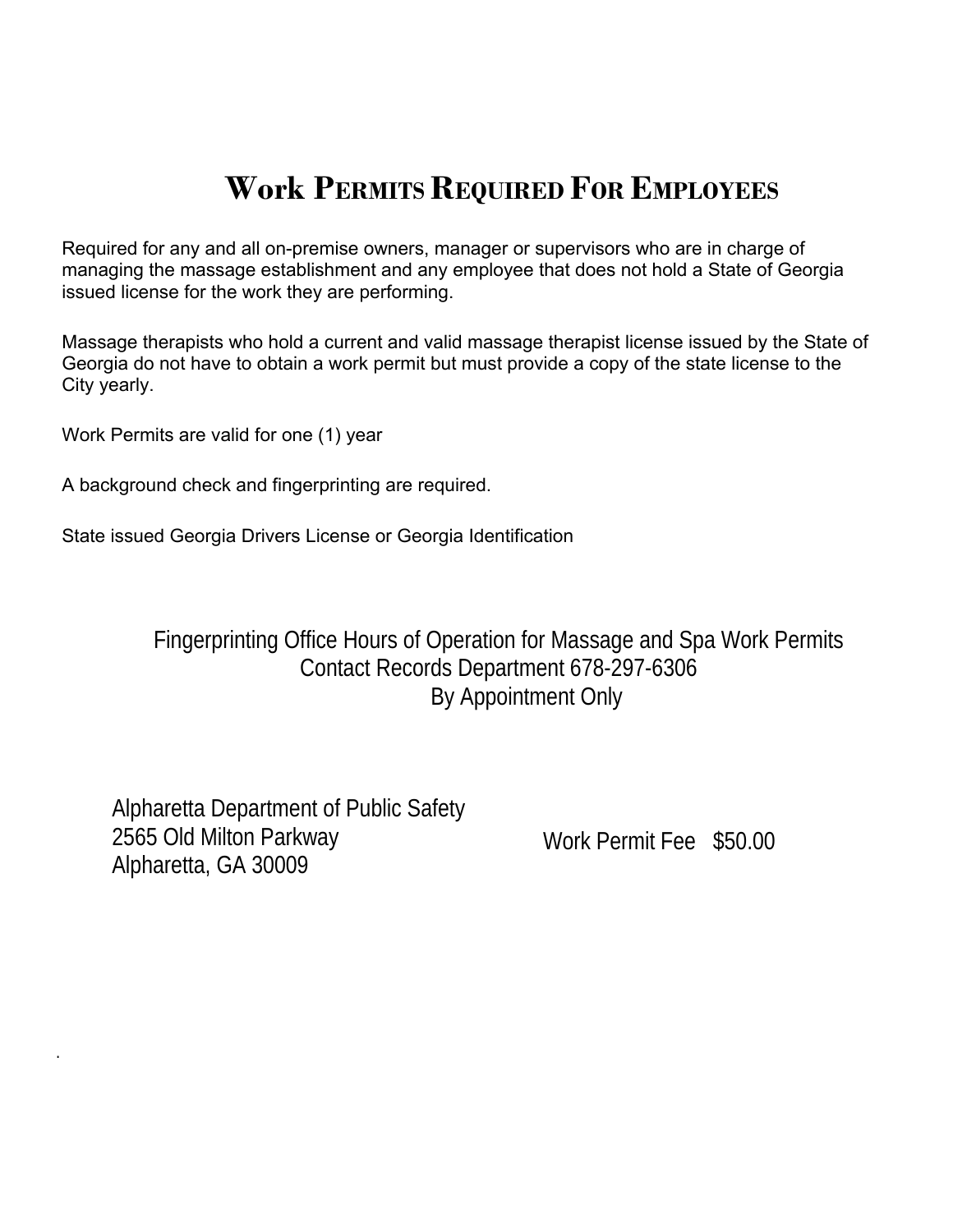Massage and Spa License Application



#### **APPLICANT INFORMATION**

|                                                                                        | (City) (State) (Zip) |  |  |
|----------------------------------------------------------------------------------------|----------------------|--|--|
|                                                                                        |                      |  |  |
| <b>BUSINESS INFORMATION</b>                                                            |                      |  |  |
|                                                                                        |                      |  |  |
|                                                                                        |                      |  |  |
|                                                                                        |                      |  |  |
| Ownership Type (Select One): _______Sole Proprietor ________Partnership or Association |                      |  |  |
|                                                                                        |                      |  |  |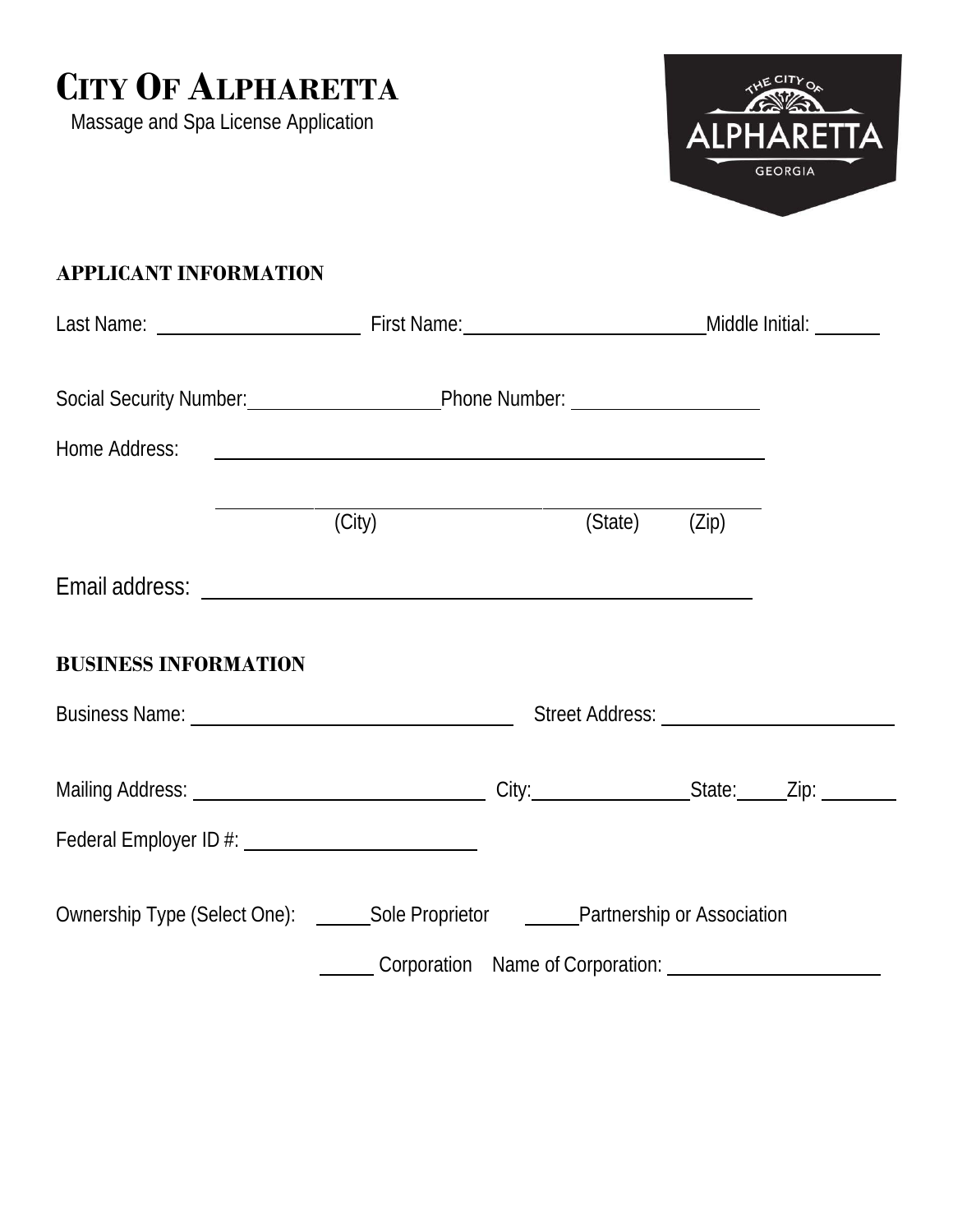In the space provided list all partners, corporate officers, shareholders (owning 10% of shares or greater), and managers associated with the business for which this application is being submitted. For each individual identified, you must provide their name, address of residence, telephone number, date of birth, social security number, and percentage of interest in the business. If the space provided is insufficient, please indicate "reference attached sheets" in the space below and attach the additional pages (typed information only) as needed.

In the space provided list all other individuals (not listed in the previous response) who have any interest in the application. For each individual identified, you must provide their name, address of residence, telephone number, date of birth, social security number, and percentage of interest. If the space provided is insufficient, please indicate "reference attached sheets" in the space below and attach the additional pages (typed information only) as needed.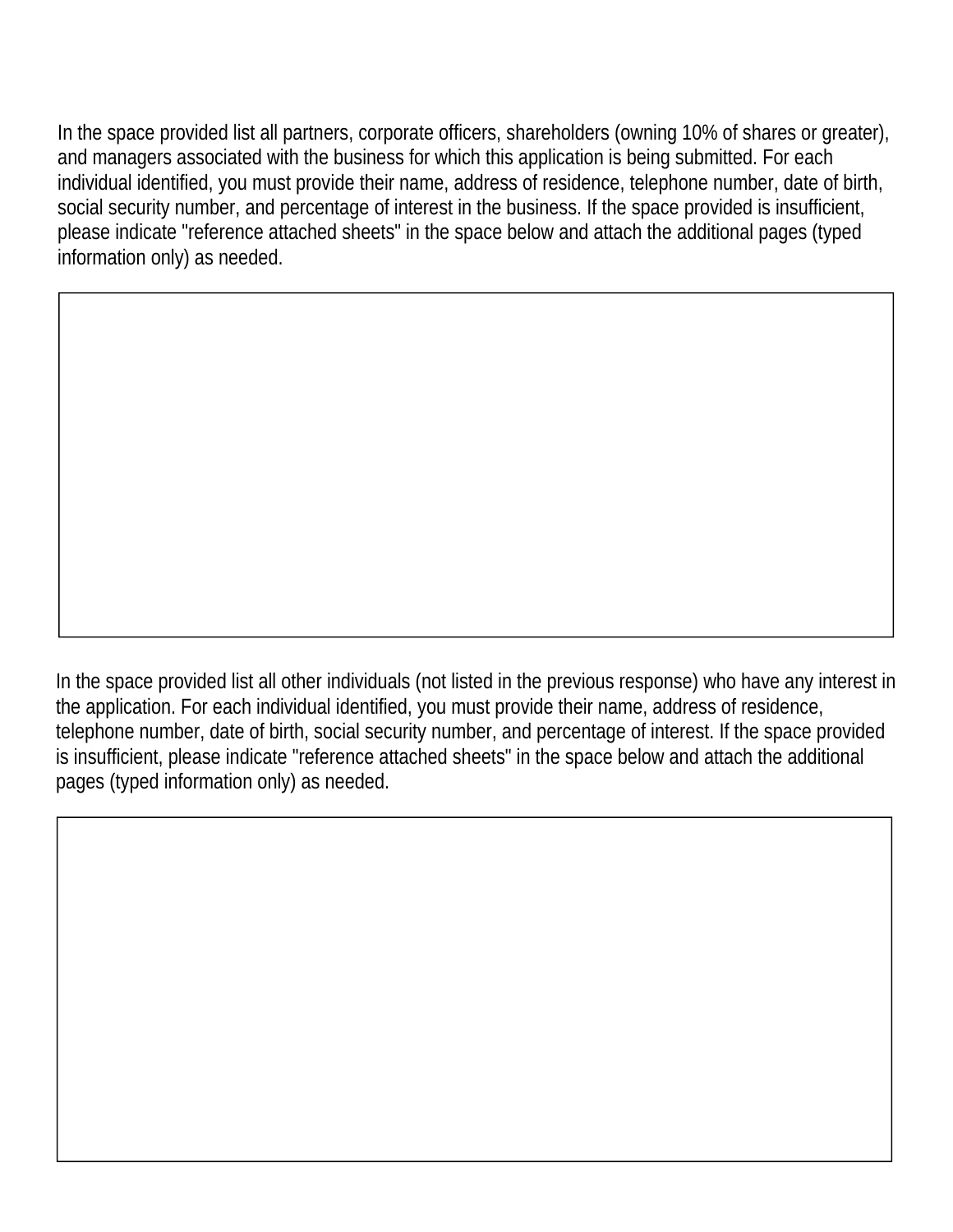In the space provided below, please indicate all individuals who are providing capital for the subject business, their mailing address, and the total amount of capital they are investing.

| <b>First and Last Name</b>  | <b>Mailing Address</b> | Capital Invested                                                                                                     |
|-----------------------------|------------------------|----------------------------------------------------------------------------------------------------------------------|
|                             |                        |                                                                                                                      |
|                             |                        | <u> 1989 - Jan Samuel Barbara, martin al-Amerikaansk politik (</u>                                                   |
| <b>Property Information</b> |                        |                                                                                                                      |
| <b>Building Owner</b>       | Name:                  |                                                                                                                      |
|                             | Address:               |                                                                                                                      |
|                             | City:                  |                                                                                                                      |
| <b>Land Owner</b>           | Name:                  |                                                                                                                      |
|                             | Address:               |                                                                                                                      |
|                             | City:                  |                                                                                                                      |
| Lessor**                    | Name:                  |                                                                                                                      |
|                             | Address:               |                                                                                                                      |
|                             | City:                  |                                                                                                                      |
|                             |                        |                                                                                                                      |
| Sub Lessor**                | Name:                  | <u> 1989 - Andrea Stadt Britain, amerikansk politiker (</u>                                                          |
|                             | Address:               | <u> 1980 - Johann Barbara, martin amerikan basar dan berasal dalam basa dalam basar dalam basar dalam basar dala</u> |
|                             | City:                  |                                                                                                                      |
|                             |                        |                                                                                                                      |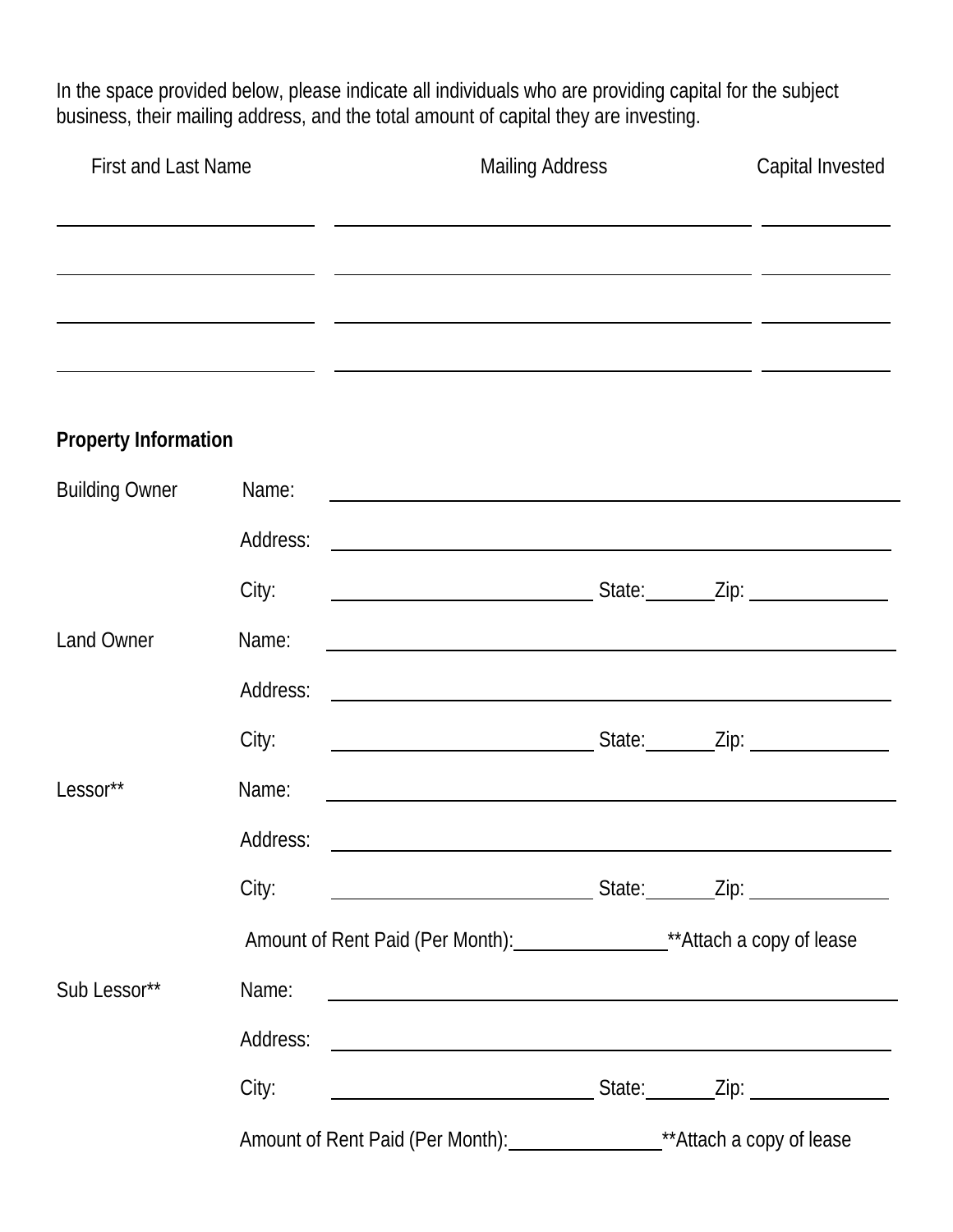NOTE: Before signing this application, check all answers and explanations to see that you have answered all questions fully and correctly. This application is to be executed under oath and subject to the penalties of false swearing and it includes all attached sheets submitted herewith. Applicant understands that any permit issued pursuant to this application is conditioned upon the truth of the answers and statements made herein and that any false answers and statements herein and constitute cause for the suspension or revocation of any permit issued pursuant to this application.

State of Georgia, and a state of Georgia,

*I, the undersigned, do solemnly swear and attest, subject to criminal penalties for false swearing, that the information provided in this Application for Massage and Spa License and in any and all documents provided in support of this application are true and accurate. I further understand that any false statements provided by me or my representatives as part of this application, beyond any legal penalties, will result in the denial of the subject application.* 

Applicant's Printed Name Date of Application

Applicant Signature

I hereby certify that 1.000 million control and the foregoing application in the foregoing application stating to me that he/she knew and understood all statements and answers made therein and under oath actually administered by me, has sworn that said statements and answers are correct.

This  $\qquad \qquad \text{day of} \qquad \qquad \text{and}$ 

Notary Public – Printed Name

Notary Public – Signature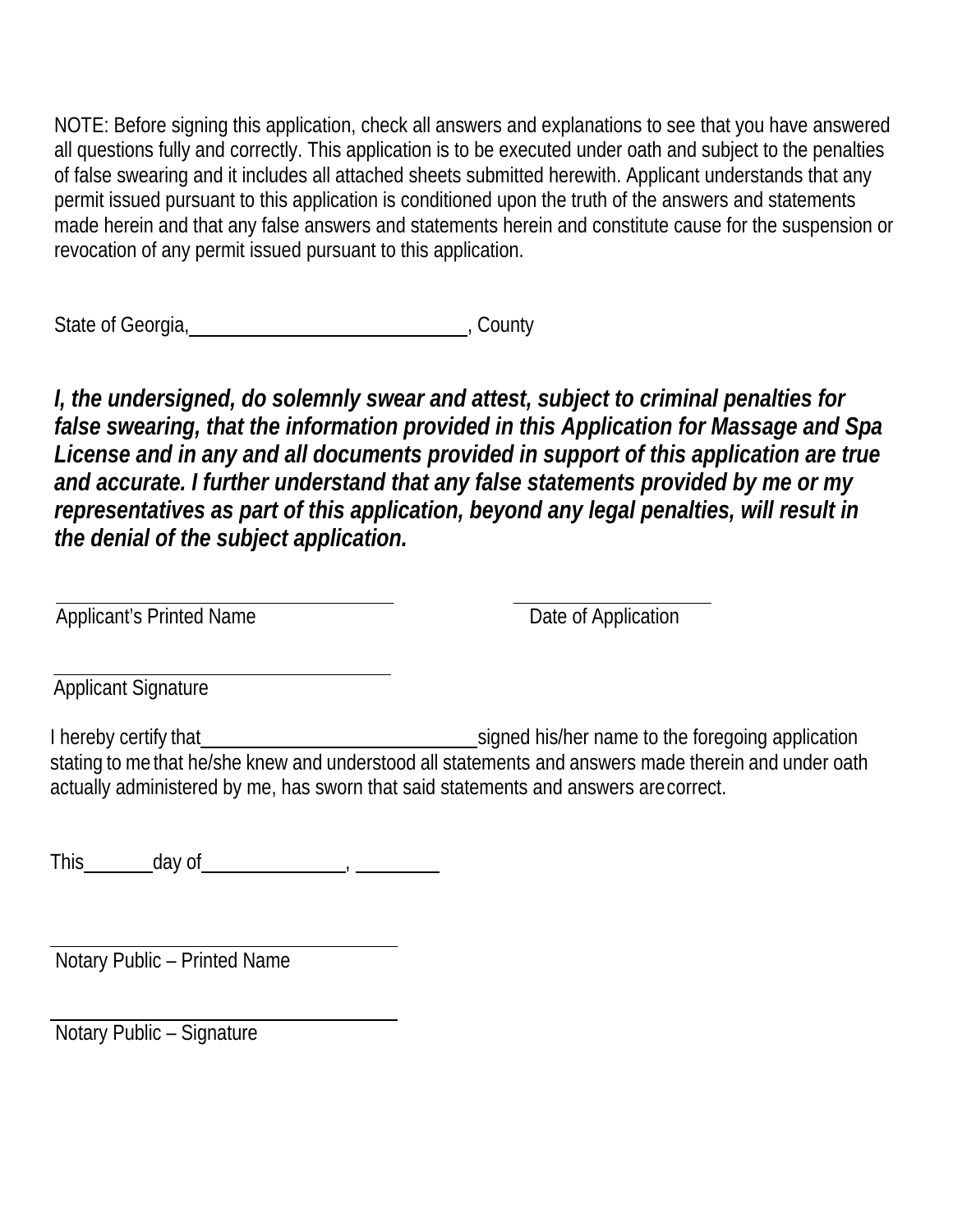Massage and Spa License Application Personal Statement



This personal statement must be executed under oath by the licensee and each owner, manager, officer and/or director of the corporation of any place of business applying for a Massage and Spa License. A completed Personal Statement must be submitted for all of these individuals at the time the Massage and Spa License Application is submitted.

Each question must be answered accurately and completely. If the space provided is not sufficient, answer the question on a separate sheet and indicate in the space provided that such separate sheet is attached.

| Last Name: <u>Name: Name:</u> First Name: Name: Name: Name: Name: Name: Name: Name: Name: Name: Name: Name: Name: Name: Name: Name: Name: Name: Name: Name: Name: Name: Name: Name: Name: Name: Name: Name: Name: Name: Name: Name: | Middle Name: _______________                                                          |
|-------------------------------------------------------------------------------------------------------------------------------------------------------------------------------------------------------------------------------------|---------------------------------------------------------------------------------------|
|                                                                                                                                                                                                                                     | Name of Business with Which This Statement is Affiliated: \[\statement is Affiliated: |
|                                                                                                                                                                                                                                     |                                                                                       |
| (City)                                                                                                                                                                                                                              | (Zip)<br>(State)                                                                      |
|                                                                                                                                                                                                                                     |                                                                                       |
| Annual Salary/Compensation of the Above Named Person Earned From This Business:                                                                                                                                                     |                                                                                       |
| Have you ever been denied bond by a commercial security company? Ves                                                                                                                                                                | No.                                                                                   |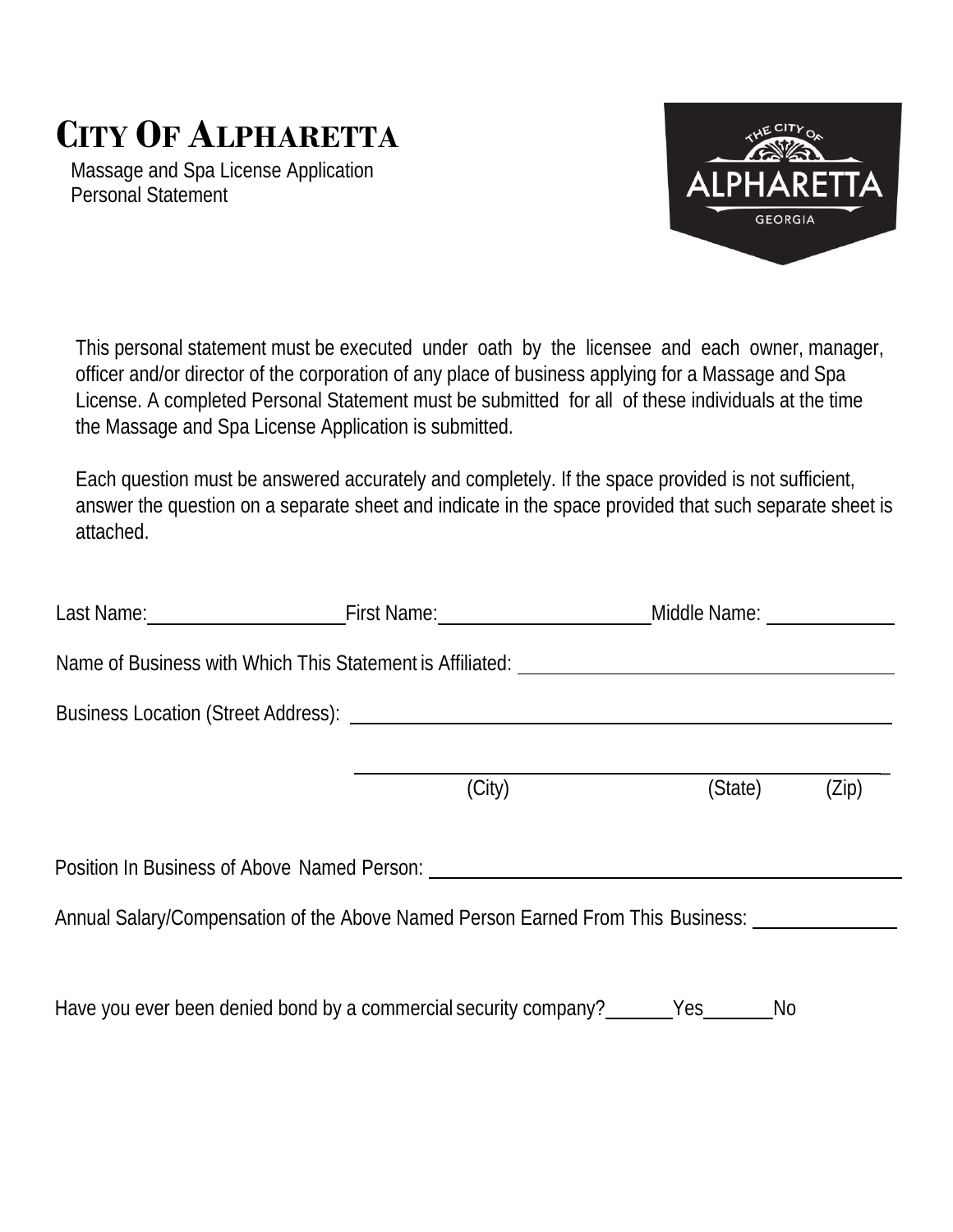If "yes", please provide details as to the reason for the denial(s).

Are you a registered Voter? \_\_\_\_\_Yes\_\_\_\_\_No If "yes", in what State: \_\_\_\_\_\_\_\_\_County: \_\_\_\_\_\_\_\_\_

Are there other names that you have used or may be known by (maiden name, names by former marriage, former names changed legally or otherwise, aliases, nicknames etc.)? Please specify each such name and the dates used:

| Your Home Address:                                                                                                            | <u> 1989 - Johann John Stoff, deutscher Stoffen und der Stoffen und der Stoffen und der Stoffen und der Stoffen</u> |                               |       |
|-------------------------------------------------------------------------------------------------------------------------------|---------------------------------------------------------------------------------------------------------------------|-------------------------------|-------|
|                                                                                                                               |                                                                                                                     |                               |       |
|                                                                                                                               | (City)                                                                                                              | (State)                       | (Zip) |
| Your Business Address:                                                                                                        |                                                                                                                     |                               |       |
|                                                                                                                               |                                                                                                                     |                               |       |
|                                                                                                                               | $\overline{(City)}$                                                                                                 | (State)                       | (Zip) |
| Place of Birth (Include city, state, and country):                                                                            |                                                                                                                     |                               |       |
|                                                                                                                               |                                                                                                                     | Date of Birth: Date of Birth: |       |
| Are You a US Citizen? By Birth Maturalized Mo                                                                                 |                                                                                                                     |                               |       |
| If you are a naturalized US Citizen, please provide the following information. Otherwise proceed to the<br>next question set. |                                                                                                                     |                               |       |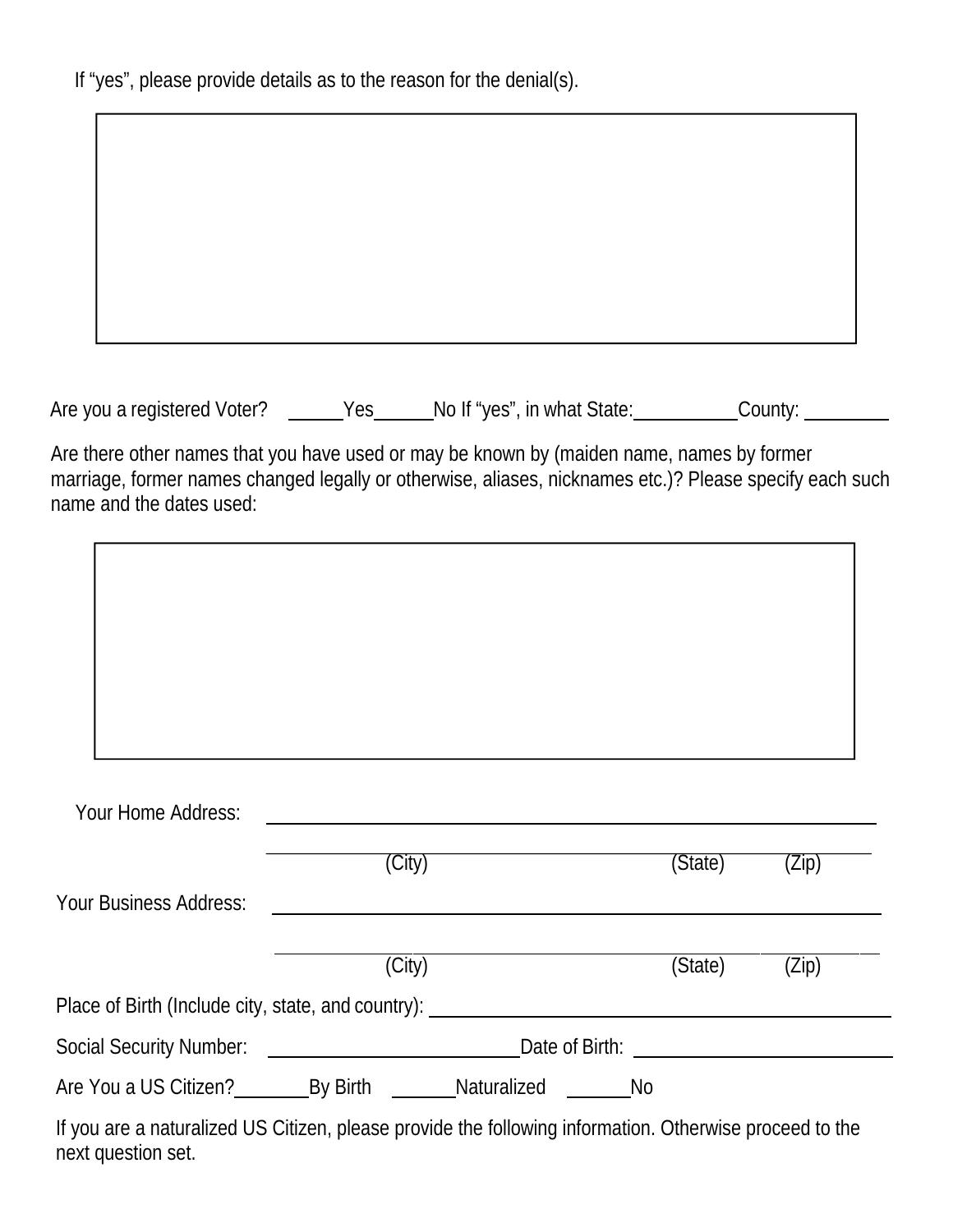|                                                                                                                                   |                 |                           | Date Naturalized: Place and Court Court Certificate #: Certificate #: |                             |      |                                                                                                                                 |  |
|-----------------------------------------------------------------------------------------------------------------------------------|-----------------|---------------------------|-----------------------------------------------------------------------|-----------------------------|------|---------------------------------------------------------------------------------------------------------------------------------|--|
|                                                                                                                                   |                 |                           |                                                                       |                             |      |                                                                                                                                 |  |
|                                                                                                                                   |                 |                           |                                                                       |                             |      |                                                                                                                                 |  |
|                                                                                                                                   |                 |                           |                                                                       |                             |      |                                                                                                                                 |  |
| Marital Status: Single Married Widowed Divorced Separated                                                                         |                 |                           |                                                                       |                             |      |                                                                                                                                 |  |
| If married, separated, please provide the following information about your spouse.                                                |                 |                           |                                                                       |                             |      |                                                                                                                                 |  |
|                                                                                                                                   |                 |                           |                                                                       |                             |      |                                                                                                                                 |  |
|                                                                                                                                   |                 |                           |                                                                       |                             |      |                                                                                                                                 |  |
|                                                                                                                                   |                 |                           |                                                                       |                             |      |                                                                                                                                 |  |
| be completed.                                                                                                                     |                 |                           |                                                                       |                             |      | Employment record for the past ten (10) years, noting experience from most to least recent. All forms must                      |  |
| Date to and From                                                                                                                  |                 | Description of Occupation |                                                                       | Salary Employees Reason for |      |                                                                                                                                 |  |
| Employed                                                                                                                          |                 | and Duties Performed      |                                                                       |                             |      | Leaving<br><u> 2000 - 2000 - 2000 - 2000 - 2000 - 2000 - 2000 - 2000 - 2000 - 2000 - 2000 - 2000 - 2000 - 2000 - 2000 - 200</u> |  |
|                                                                                                                                   |                 |                           |                                                                       |                             |      |                                                                                                                                 |  |
| <u> 2000 - Andrea Andrew American (b. 1989)</u>                                                                                   |                 |                           |                                                                       |                             |      |                                                                                                                                 |  |
|                                                                                                                                   |                 |                           |                                                                       |                             |      |                                                                                                                                 |  |
|                                                                                                                                   |                 |                           |                                                                       |                             |      |                                                                                                                                 |  |
| List all your places of residence for the past ten (10) years from the most to least recent. Note month<br>and year of residence. |                 |                           |                                                                       |                             |      |                                                                                                                                 |  |
| Residence<br>From                                                                                                                 | Residence<br>Τo |                           | <b>Street Address</b>                                                 |                             | City | <b>State</b>                                                                                                                    |  |
|                                                                                                                                   |                 |                           |                                                                       |                             |      |                                                                                                                                 |  |
|                                                                                                                                   |                 |                           |                                                                       |                             |      |                                                                                                                                 |  |
|                                                                                                                                   |                 |                           |                                                                       |                             |      |                                                                                                                                 |  |
|                                                                                                                                   |                 |                           |                                                                       |                             |      |                                                                                                                                 |  |
|                                                                                                                                   |                 |                           |                                                                       |                             |      |                                                                                                                                 |  |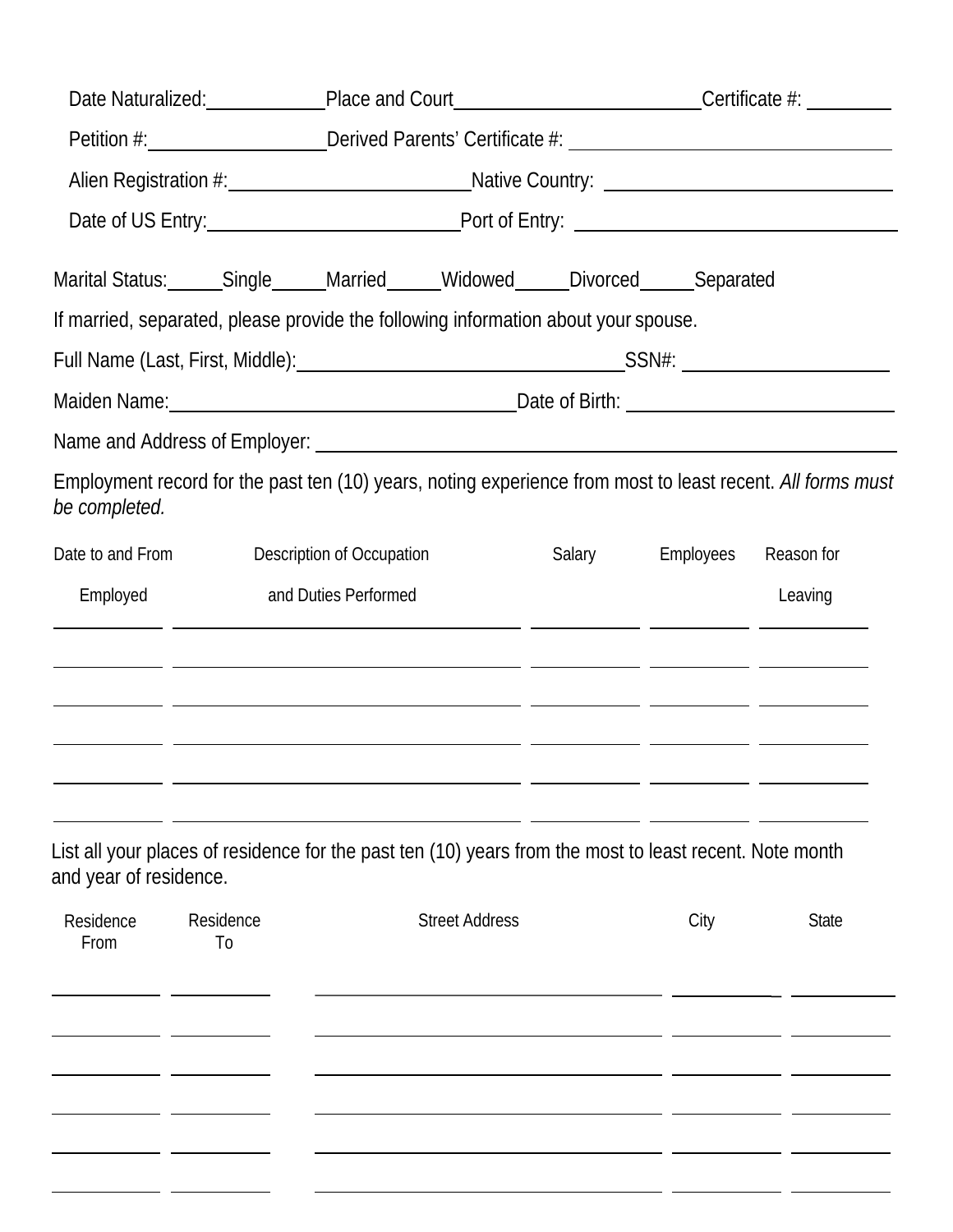Excluding traffic violations, have you ever been arrested or held by Federal, State, or other law enforcement authorities for any violation of any federal law, state law, or county or municipal law, regulation, or ordinance. Ves Ves

If "yes" you must list all such charges even if they were dismissed. Give the reason you were charged or held, the date, place where charged, and the disposition of your case. If no formal arrest was made, indicate "no arrest". After the last arrest is listed, please write "no other arrest".

| Race:       | Sex:       | Height: | Feet | Inches Weight in Pounds: |  |
|-------------|------------|---------|------|--------------------------|--|
| Hair Color: | Eye Color: | Age:    |      |                          |  |

\*\*Attach a passport photograph (front view) taken within the past 12 months.

*I, the undersigned, do solemnly swear and attest, subject to criminal penalties for false swearing, that the information provided in this Personal Statement and in any and all documents provided in support of this application are true and accurate. I further understand that any false statements provided by me or my representatives as part of this application, beyond any legal penalties, will result in the denial of the subject application.* 

Applicant's Printed Name **Date of Application** 

Applicant's Signature

*I* hereby certify that **signed his/her name to the foregoing application** *stating to me that he/she knew and understood all statements and answers made therein and under oath actually administered by me, has sworn that said statements and answers are correct.* 

This day of the state of the state of  $\sim$ 

Notary Public – Printed Name

Notary Public – Signature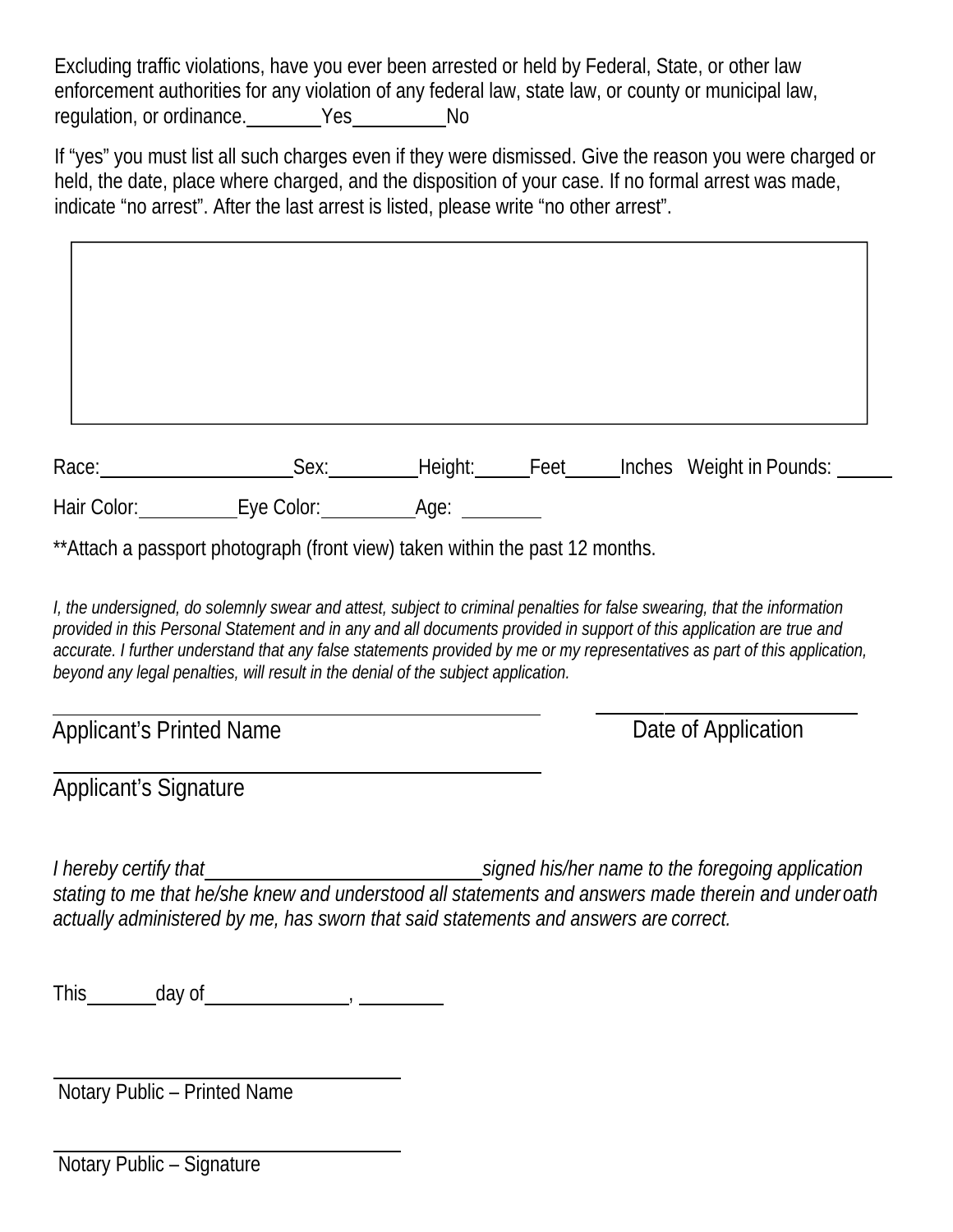#### AFFIDAVIT VERIFYING LEGAL IMMIGRATION STATUS THIS AFFIDAVIT MUST BE NOTARIZED

O.C.G.A. § 50-36-1 states that an agency or political subdivision providing or administering a public benefit shall require every applicant for such benefit to execute a signed and sworn affidavit verifying the applicant's lawful presence in the United States.

By executing this affidavit under oath, as an applicant for a City of Alpharetta public benefit, I hereby state the following with respect to my application for (please check one):

 Occupational Tax Certificate (Business License) (insert business name)

Massage Spa License (insert business name)

Alcoholic Beverage License (insert business name)

I am a United States citizen. By executing this affidavit, the undersigned applicant verifies the applicant's lawful presence in the United States as the undersigned applicant is a United States citizen 18-years of age or older. The undersigned applicant has provided at OR least one secure and verifiable document,\* as defined by O.C.G.A. § 50-36-2 with this affidavit.

I am a legal permanent resident. By executing this affidavit, the undersigned applicant verifies the applicant's lawful presence in the United States as the undersigned applicant is a legal permanent resident 18-years of age or older. The undersigned applicant has OR provided at least one secure and verifiable document,\*\* as defined by O.C.G.A. § 50-36-2 with this affidavit.

I am a qualified alien or non-immigrant. By executing this affidavit, the undersigned applicant verifies the applicant's lawful presence in the United States as the undersigned applicant is a qualified alien or non-immigrant under the federal Immigration and Nationality Act, Title 8 U.S.C. with an alien number issued by the Department of Homeland Security or other federal immigration agency, and is 18 years of age or older. The undersigned applicant has provided at least one secure and verifiable document,\*\* as defined by O.C.G. A. § 50-36-2 with this affidavit.

Applicant's alien number issued by the Department of Homeland \_\_\_\_\_\_\_\_\_\_\_\_\_\_\_\_\_\_ Security Or other federal immigration agency

I hereby declare under penalty of perjury that the foregoing is true and correct.

| Executed on |  |  | <b>SIAIF</b> |
|-------------|--|--|--------------|
|-------------|--|--|--------------|

Signature of Applicant

Printed Name of Applicant

SUBSCRIBED AND SWORN BEFORE ME ON THIS THE DAY OF 60 20 20

NOTARY PUBLIC **My Commission Expires** My Commission Expires

\*Documents include a U.S. driver's license, U.S. passport, U.S. passport card or one of the other documents listed on the Attorney General's list of Secure and Verifiable Documents.

\*\*Documents include a Permanent Resident card (from I-551), Arrival/Departure Record (form I-94), Employment Authorization Document (form I-766) or one of the other documents listed on the Attorney General's list of Secure and Verifiable Documents.

A complete listing of secure and verifiable documents is available through the Office of the Attorney General (GA) website: [http://law.ga.gov/immigration-reports.](http://law.ga.gov/immigration-reports)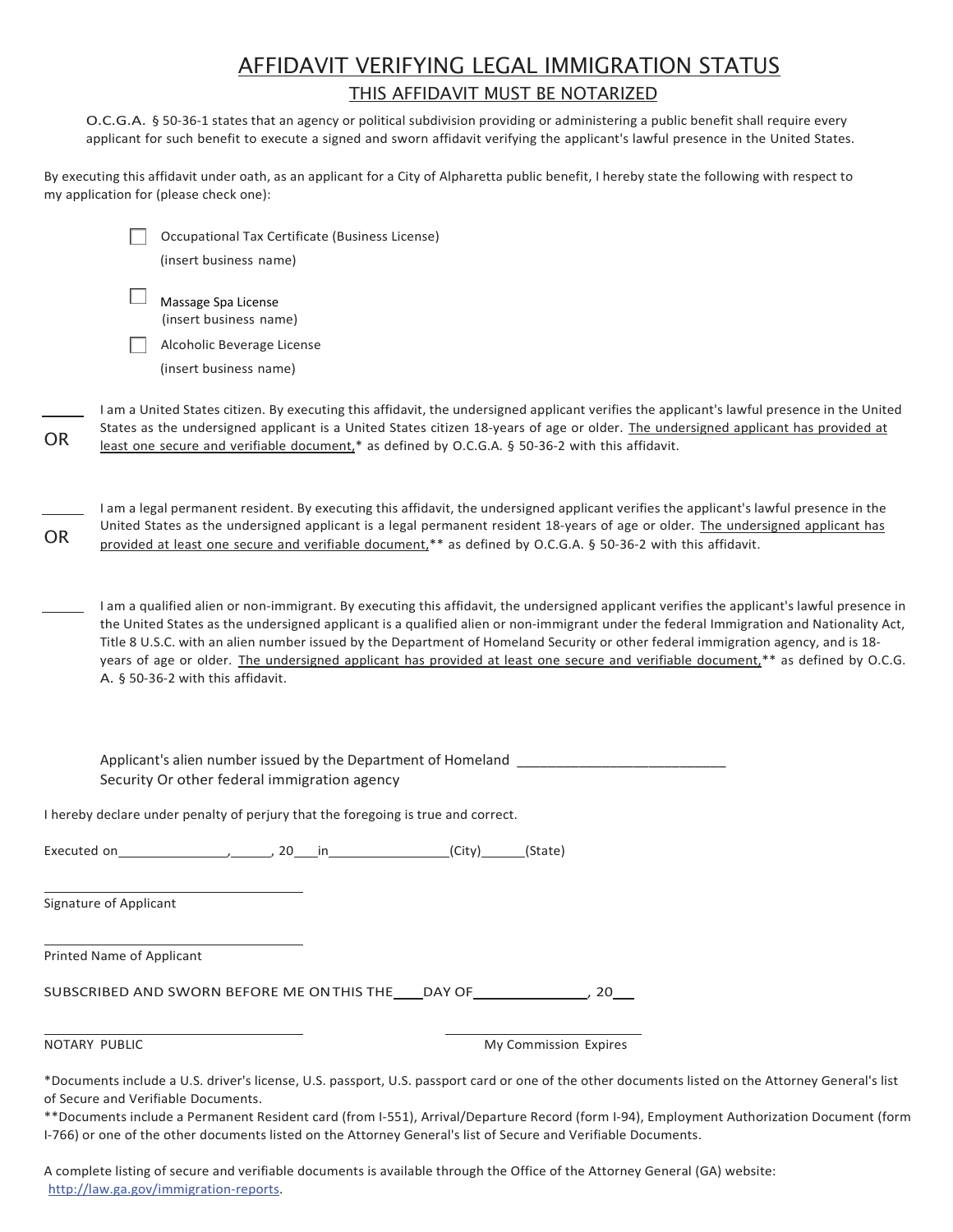

 $\mathbf{1}$ .

 $2.$ 

3.

3.

## **CITY OF ALPHARETTA GEORGIA CRIMINAL HISTORY RECORD**

## **REQUEST AND CONSENT FORM**

| This request if for (select one of the following):                                                                                                                                                                                                                                                                                                                                                                                                                                                                                                                                                                                                                                                                                                                                                                                                                                                                                                                                                                                                                                                |                              |                                         |
|---------------------------------------------------------------------------------------------------------------------------------------------------------------------------------------------------------------------------------------------------------------------------------------------------------------------------------------------------------------------------------------------------------------------------------------------------------------------------------------------------------------------------------------------------------------------------------------------------------------------------------------------------------------------------------------------------------------------------------------------------------------------------------------------------------------------------------------------------------------------------------------------------------------------------------------------------------------------------------------------------------------------------------------------------------------------------------------------------|------------------------------|-----------------------------------------|
| $\bigcirc$ Employment                                                                                                                                                                                                                                                                                                                                                                                                                                                                                                                                                                                                                                                                                                                                                                                                                                                                                                                                                                                                                                                                             | $\bigcap$ Licensing          | ◯ Personal Use                          |
| ◯ Firefighter Employment                                                                                                                                                                                                                                                                                                                                                                                                                                                                                                                                                                                                                                                                                                                                                                                                                                                                                                                                                                                                                                                                          | ◯ Taxi Permit                | $\bigcirc$ Military                     |
| ◯ Police Officer Pre-Employment                                                                                                                                                                                                                                                                                                                                                                                                                                                                                                                                                                                                                                                                                                                                                                                                                                                                                                                                                                                                                                                                   | Precious Metals              | OInternational Travel                   |
| ◯ Criminal Justice Employment - Non Sworn                                                                                                                                                                                                                                                                                                                                                                                                                                                                                                                                                                                                                                                                                                                                                                                                                                                                                                                                                                                                                                                         | O Massage Therapy Permit     | ◯ Police Ride-Along Request             |
| Alpharetta Recreation & Parks Department Employment                                                                                                                                                                                                                                                                                                                                                                                                                                                                                                                                                                                                                                                                                                                                                                                                                                                                                                                                                                                                                                               | ◯ Firearms / Toting Permit   | O Prospective Adoptive / Foster Parents |
| C Employment Working With The Elderly                                                                                                                                                                                                                                                                                                                                                                                                                                                                                                                                                                                                                                                                                                                                                                                                                                                                                                                                                                                                                                                             | Alpharetta Alcohol Licensing |                                         |
| ◯ Employment Working With The Mentally III                                                                                                                                                                                                                                                                                                                                                                                                                                                                                                                                                                                                                                                                                                                                                                                                                                                                                                                                                                                                                                                        | Solicitation Permit          |                                         |
| C Employment At A Child Care Facility / School / Other Job Involving Children                                                                                                                                                                                                                                                                                                                                                                                                                                                                                                                                                                                                                                                                                                                                                                                                                                                                                                                                                                                                                     |                              |                                         |
| A history is requested on the following person:                                                                                                                                                                                                                                                                                                                                                                                                                                                                                                                                                                                                                                                                                                                                                                                                                                                                                                                                                                                                                                                   |                              |                                         |
| Last Name:                                                                                                                                                                                                                                                                                                                                                                                                                                                                                                                                                                                                                                                                                                                                                                                                                                                                                                                                                                                                                                                                                        | First Name:                  | Middle Name:                            |
| Social Security Number:<br>————————————————————                                                                                                                                                                                                                                                                                                                                                                                                                                                                                                                                                                                                                                                                                                                                                                                                                                                                                                                                                                                                                                                   | Date Of Birth:               | Sex:                                    |
| Race:                                                                                                                                                                                                                                                                                                                                                                                                                                                                                                                                                                                                                                                                                                                                                                                                                                                                                                                                                                                                                                                                                             | Telephone:                   |                                         |
| Person requesting criminal history (person permitted to pickup fulfilled request report):                                                                                                                                                                                                                                                                                                                                                                                                                                                                                                                                                                                                                                                                                                                                                                                                                                                                                                                                                                                                         |                              |                                         |
| Last Name:                                                                                                                                                                                                                                                                                                                                                                                                                                                                                                                                                                                                                                                                                                                                                                                                                                                                                                                                                                                                                                                                                        | First Name:                  | Middle Name:                            |
| Company (If Applicable):                                                                                                                                                                                                                                                                                                                                                                                                                                                                                                                                                                                                                                                                                                                                                                                                                                                                                                                                                                                                                                                                          |                              | Telephone:                              |
| Your Business Address:                                                                                                                                                                                                                                                                                                                                                                                                                                                                                                                                                                                                                                                                                                                                                                                                                                                                                                                                                                                                                                                                            |                              |                                         |
| City                                                                                                                                                                                                                                                                                                                                                                                                                                                                                                                                                                                                                                                                                                                                                                                                                                                                                                                                                                                                                                                                                              | State:                       |                                         |
| In making this request, I hereby give consent for an inquiry to be made of my Georgia Criminal History. I also give permission for this history to be<br>inquired within the next (circle one) 90 / 180 / ___ days from the date noted on this request. I agree that the Alpharetta Department of Public<br>Safety, its employees, heirs, trustees, etc., shall in no way be held at fault for the use or misuse of this record once it has been delivered to me. A<br>photocopy of this request will be placed on file and is valid as an original hereof, even though the photocopy does not contain an original signature.<br>Incomplete requests will be denied. This report is considered accurate at time of inquiry and may change at any time. I also understand that the required<br>payment (if applicable) is due upon request.<br>Results will be made available within five (5) business days. Unclaimed results will be destroyed in fourteen (14) days and an additional request m<br>must be submitted.<br>Photocopy of a legal government issued ID must accompany this request. |                              |                                         |

|          | STAFF USE ONLY  |                      |  |
|----------|-----------------|----------------------|--|
| Results: | GCIC Tech:      | ARN:                 |  |
|          | Date Submitted: | <b>Inquiry Date:</b> |  |

Date

Signature of Person Whose Criminal History is Being Requested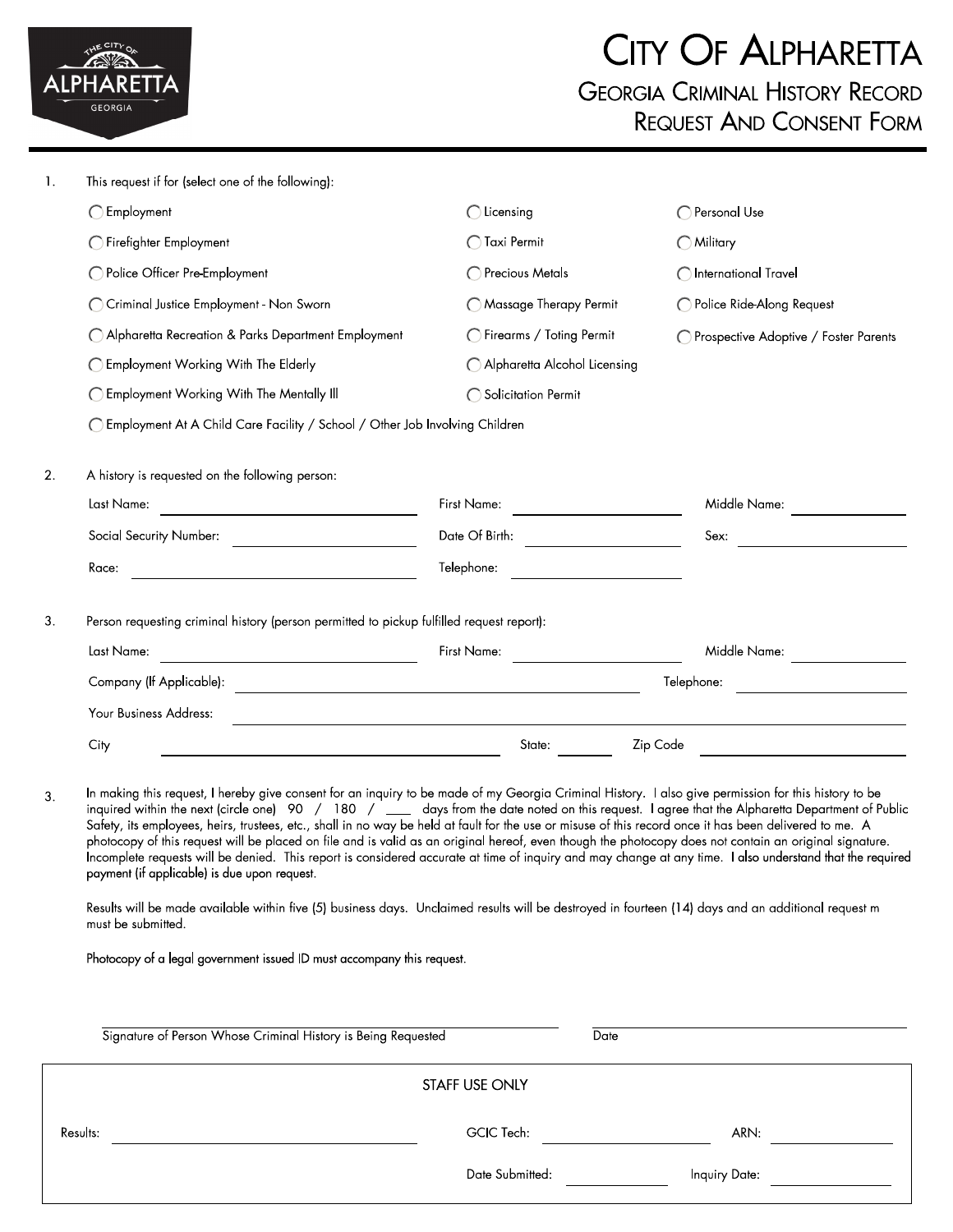#### CITY OF ALPHARETTA PRIVATE EMPLOYER AFFIDAVIT PURSUANT TO O.C.G.A. § 36-60-6(d)

#### THIS AFFIDAVIT MUST BENOTARIZED

By executing this affidavit under oath, as an applicant for an Massage Spa License as referenced in O.C.G.A. § 36‐60‐6(d), from the City of Alpharetta Georgia, the undersigned applicant representing the private employer indicated below verifies the following with respect to my application for the above mentioned document.

Printed Name Of Private Employer:

Section 1: Please select ONE of the following.

Employs more than ten (10) employees (total employees for Individual, Firm or Corporation). Please complete section 2 below and sign/notarize at the bottom.

Employs ten (10) or fewer employees (Individual, Firm, or Corporation). Do not complete Section 2. Please sign/notarize at the bottom.

Section 2: The employer has registered with and utilizes the federal work authorization program in accordance with the applicable provisions and deadlines established in O.C.G.A. § 36-60-6(a). The undersigned private employer also attests that its federal work authorization user identification number and date of authorization are as listed below:

Federal Work Authorization User Identification Number **Date of Authorization** Date of Authorization

In making the above representation under oath, I understand that any person who knowingly and willfully makes a false, fictitious, or fraudulent statement *or representation in an affidavit shall be guilty of a violation of O.C.G.A. § 16-10-20, and face criminal penalties allowed by such statute.* 

I hereby declare under penalty of perjury that the foregoing is true and correct.

Executed on , , 20 in (City) (State)

Signature of Authorized Officer or Agent

Printed Name of Authorized Officer or Agent Printed Title of Authorized Officer or Agent

SUBSCRIBED AND SWORN BEFORE ME ON THIS THE \_\_\_\_\_DAY OF \_\_\_\_\_\_\_\_\_\_\_\_\_\_\_\_\_\_\_\_\_\_20\_\_

NOTARY PUBLIC **My Commission Expires** My Commission Expires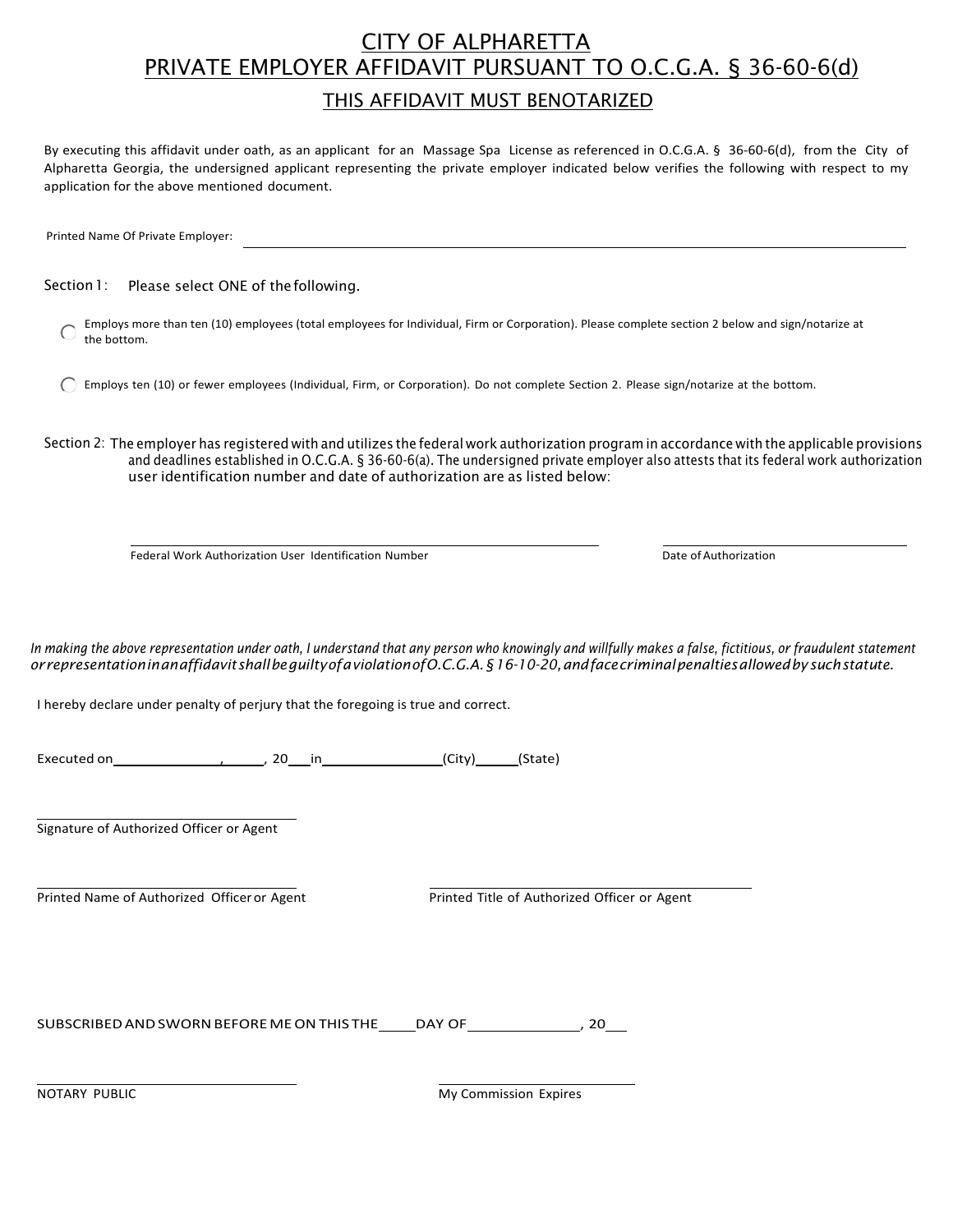### **REGISTERED AGENT DOCUMENTATION FORM**

| <b>Business Name:</b>                                                                                                                                                                                                                                                                                                                                                                                                 |                                  |           |
|-----------------------------------------------------------------------------------------------------------------------------------------------------------------------------------------------------------------------------------------------------------------------------------------------------------------------------------------------------------------------------------------------------------------------|----------------------------------|-----------|
| <b>Location Address:</b>                                                                                                                                                                                                                                                                                                                                                                                              |                                  |           |
| City:                                                                                                                                                                                                                                                                                                                                                                                                                 | State:                           | Zip Code: |
| do hereby consent to serve as the registered agent for the licensee,<br>owners, officers, and/or directors of the above named business and to perform all obligations of such agency under the provisions of the ordinances of the<br>City of Alpharetta, Georgia. (Every Massage Spa establishment in the city must have a registered agent, and this person must be a legal resident of Fulton<br>County, Georgia.) |                                  |           |
|                                                                                                                                                                                                                                                                                                                                                                                                                       |                                  |           |
| Signature Of Agent                                                                                                                                                                                                                                                                                                                                                                                                    | Licensee                         |           |
| Print Name Of Agent                                                                                                                                                                                                                                                                                                                                                                                                   | Owner                            |           |
| <b>Agent's Home Address</b>                                                                                                                                                                                                                                                                                                                                                                                           | Owner                            |           |
| City, State, Zip Code                                                                                                                                                                                                                                                                                                                                                                                                 | Officer Or Director (with title) |           |

**ALPHARETTA** 

**GEORGIA**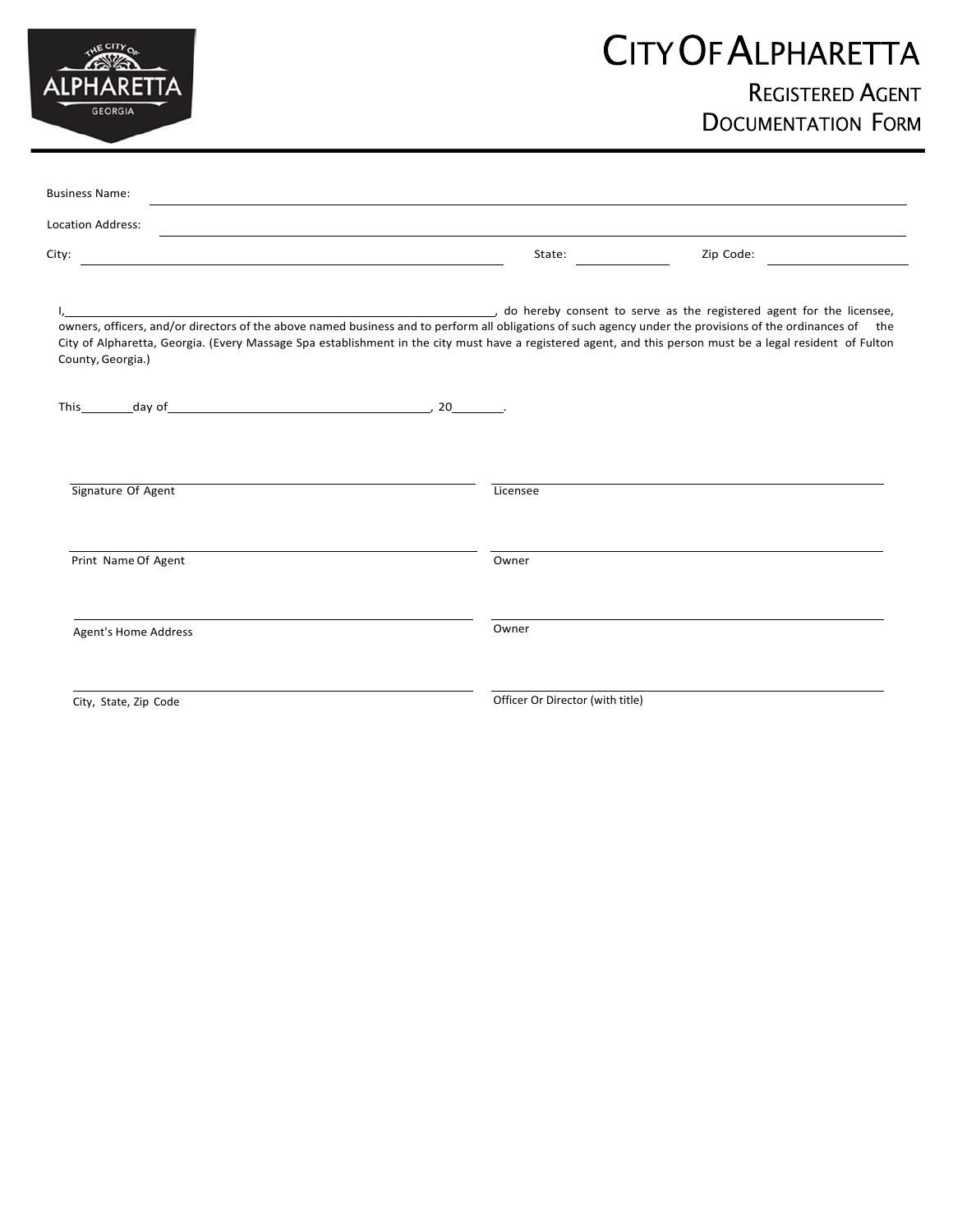

#### *I, the undersigned, hereby authorize the CITY OF ALPHARETTA, GEORGIA to receive any criminal history on file pertaining to me from any federal, state, or local criminal justice agency.*

| Last Name:                     | First Name:                                                                  | Middle Name: |        |      |
|--------------------------------|------------------------------------------------------------------------------|--------------|--------|------|
| Address:                       |                                                                              | City:        | State: | Zip: |
| <b>Social Security Number:</b> | Date Of Birth:                                                               |              | Sex:   |      |
| Race:                          | Telephone:                                                                   |              |        |      |
|                                | The above information is necessary to retrieve criminal history information. |              |        |      |
| Signature                      |                                                                              |              | Date   |      |
|                                |                                                                              |              |        |      |
|                                |                                                                              |              |        |      |
| <b>This</b>                    |                                                                              | , 20         |        |      |
| Notary Public - Printed Name   |                                                                              |              |        |      |

Notary Public ‐ Signature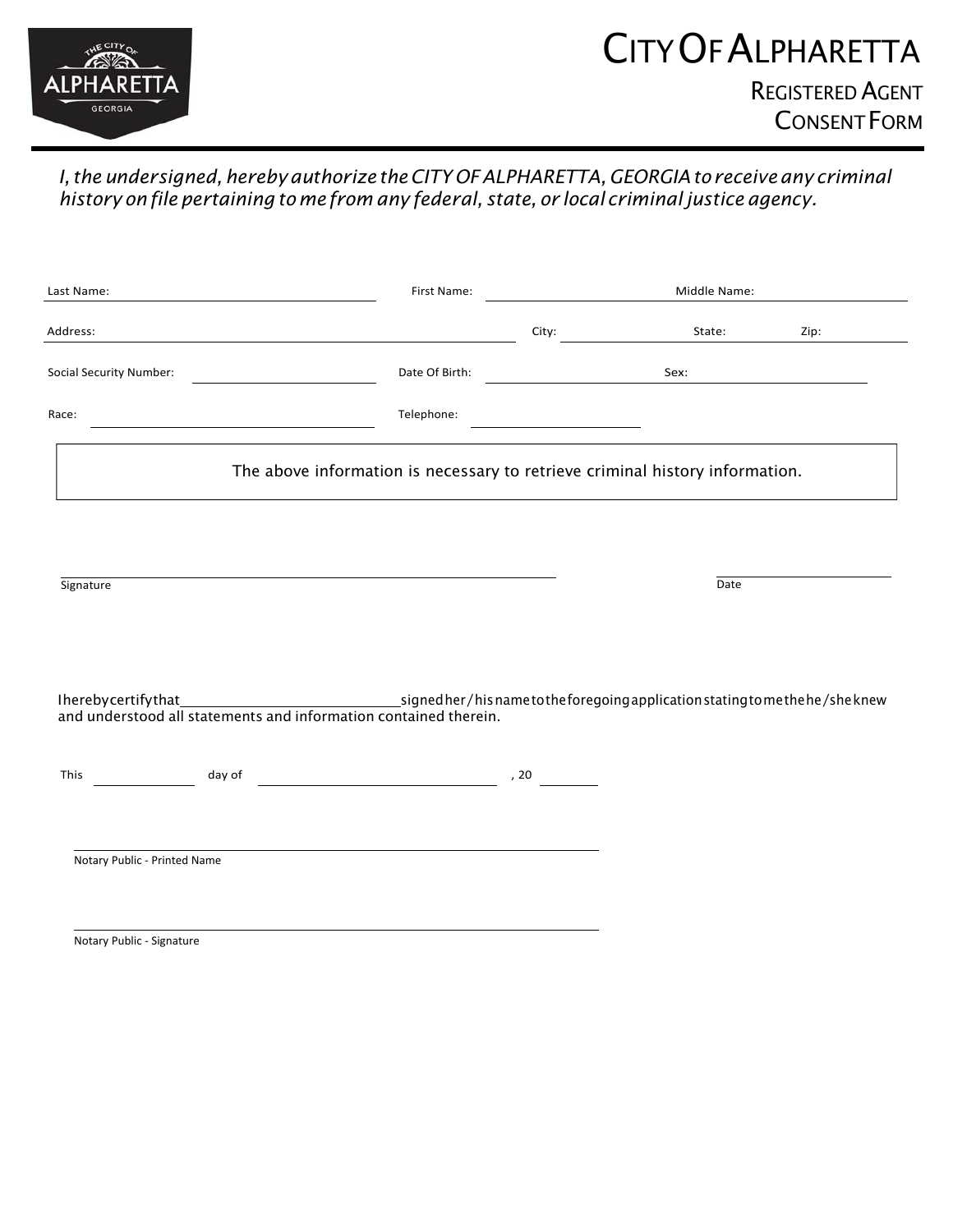

#### REPORT FOR SURVEY FOR

Massage and Spa License

Report of Survey Certificate Guide

Sec. 10 – 286 Location and Distance Requirement for Message Spa Establishments or those offering Spa Services. For complete detail go to 10 – 286 of the city of Alpharetta Municipal Code.

 Spa services shall be located within a retail zoning and shall not occupy more than 4,000 sq. ft. and may not be closer than 2,000 ft to a comparable business.

Spa establishments must be located as follows (unless located with a mixed use development in the MU district):

- No less than 300 feet from State Route 9
- No less than 300 feet from State Route 120
- No Less than 300 feet from the following:
	- o House of worship
	- o Public or private elementary or secondary school
	- o Public park
	- o State licensed day care facility
	- o Residence

Note to Surveyor – The foregoing minimum distance requirements shall not apply to any massage establishment or spa establishment located within a mixed use development in the MU district. Measurements will be made in a straight line in all directions without regard to intervening structures or objects, from the closest point on a boundary line of the massage establishment or spa establishment parcel to the closest point on the State Route 9 or State Route 120 right‐of‐way, or to the closest point on a boundary line of any parcel containing a house of worship, pubic or private elementary or secondary school, public park, or residence.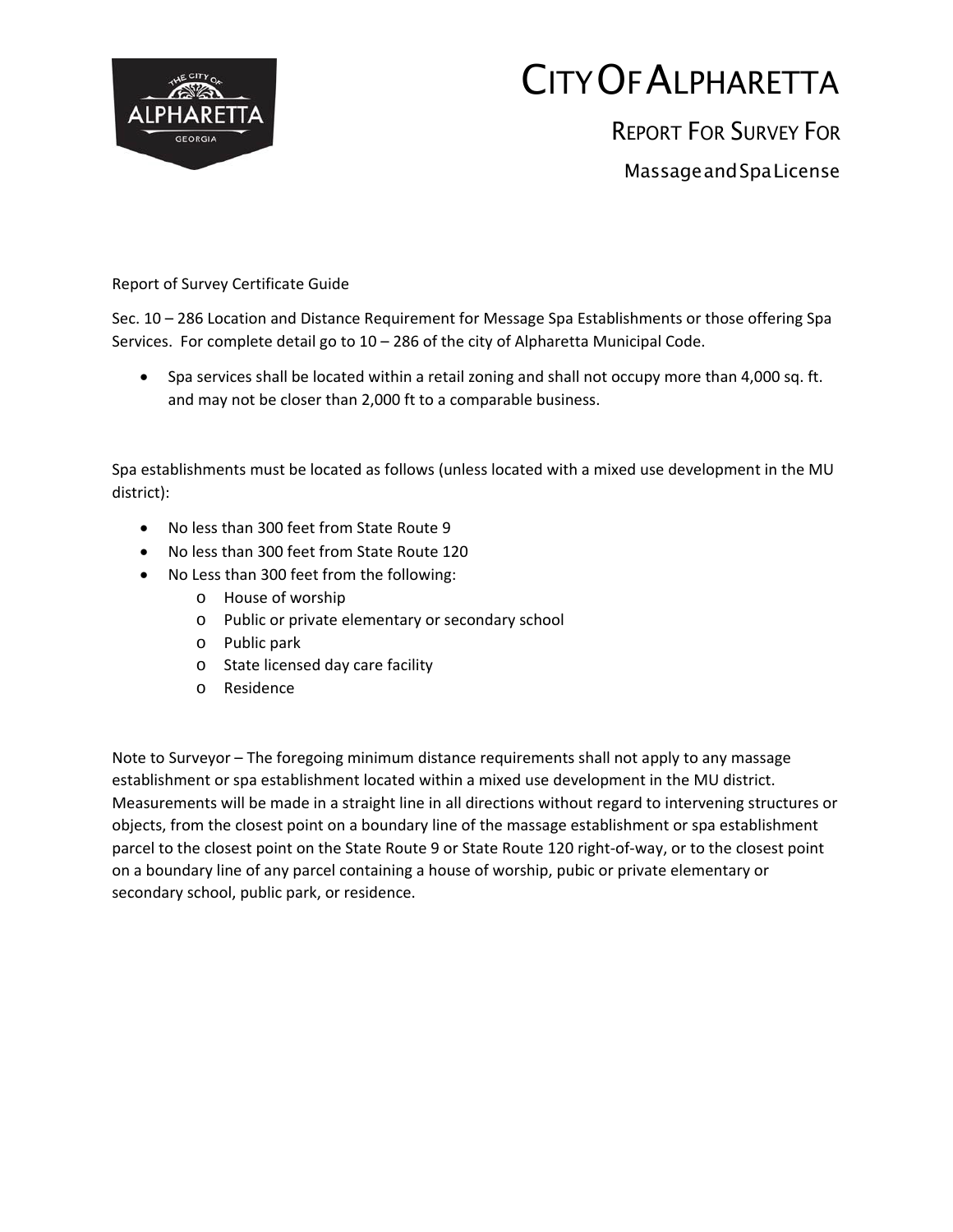#### **REPORT FOR SURVEY FOR** Massage and Spa License

| TO: Alpharetta Department of Community Development |       | DATE: |        |      |
|----------------------------------------------------|-------|-------|--------|------|
| APPLICANT:                                         |       |       |        |      |
| TRADE NAME:                                        |       |       |        |      |
| ADDRESS:                                           | CITY: |       | STATE: | ZIP: |

*The undersigned has examined the subject location and has made measurements to determine the compliance or noncompliance with distance requirement of the Code Of The City Of Alpharetta, Georgia, as follows:* 

Distances from the subject location must be a minimum of three hundred (300) feet from any of the following:

| 1. | feet to the                                                                                                                         |
|----|-------------------------------------------------------------------------------------------------------------------------------------|
|    | State Route 9 located at                                                                                                            |
| 2. | feet to the                                                                                                                         |
|    | State Route 120 located at<br>,我们也不会有什么。""我们的人,我们也不会有什么?""我们的人,我们也不会有什么?""我们的人,我们也不会有什么?""我们的人,我们也不会有什么?""我们的人                      |
| 3. | feet to the                                                                                                                         |
|    | (church or other place used primarily for religious service) located at                                                             |
| 4. | feet to the<br><u> 1980 - Andrea Stadt Britain, amerikansk politik (d. 1980)</u>                                                    |
|    | (public library or branch thereof) located at                                                                                       |
| 5. | feet to the                                                                                                                         |
|    | (school ground, college campus or State Licensed day care) located at                                                               |
| 6. | feet to the<br><u> 1980 - Johann Stoff, deutscher Stoff, der Stoff, deutscher Stoff, der Stoff, der Stoff, der Stoff, der Stoff</u> |
|    | (portion of public park habitually used for recreational purposes) located at                                                       |
| 7. | feet to the                                                                                                                         |
|    | (residence) located at                                                                                                              |

Distance shall be measured from such residence, library, property line of church or other place used primarily for religious services, property line of school ground or college campus, park or library, property line, park or school bus stop by the straight line distance to the point of the premises nearest to such residence, library, property line, park.

Spa services shall be located within a retail zoning and shall not occupy more than 4,000 sq. ft. and may not be closer than 2,000 ft to a comparable business. Provide copy of survey indicating building square feet and distance requirements. Explain any discrepancies to requirements.

In my opinion, the premises indicated above meets the distance requirements for licensing as prescribed by the Code of the City of Alpharetta, Georgia.

Signature of Georgia Registered Land Surveyor Surveyor Number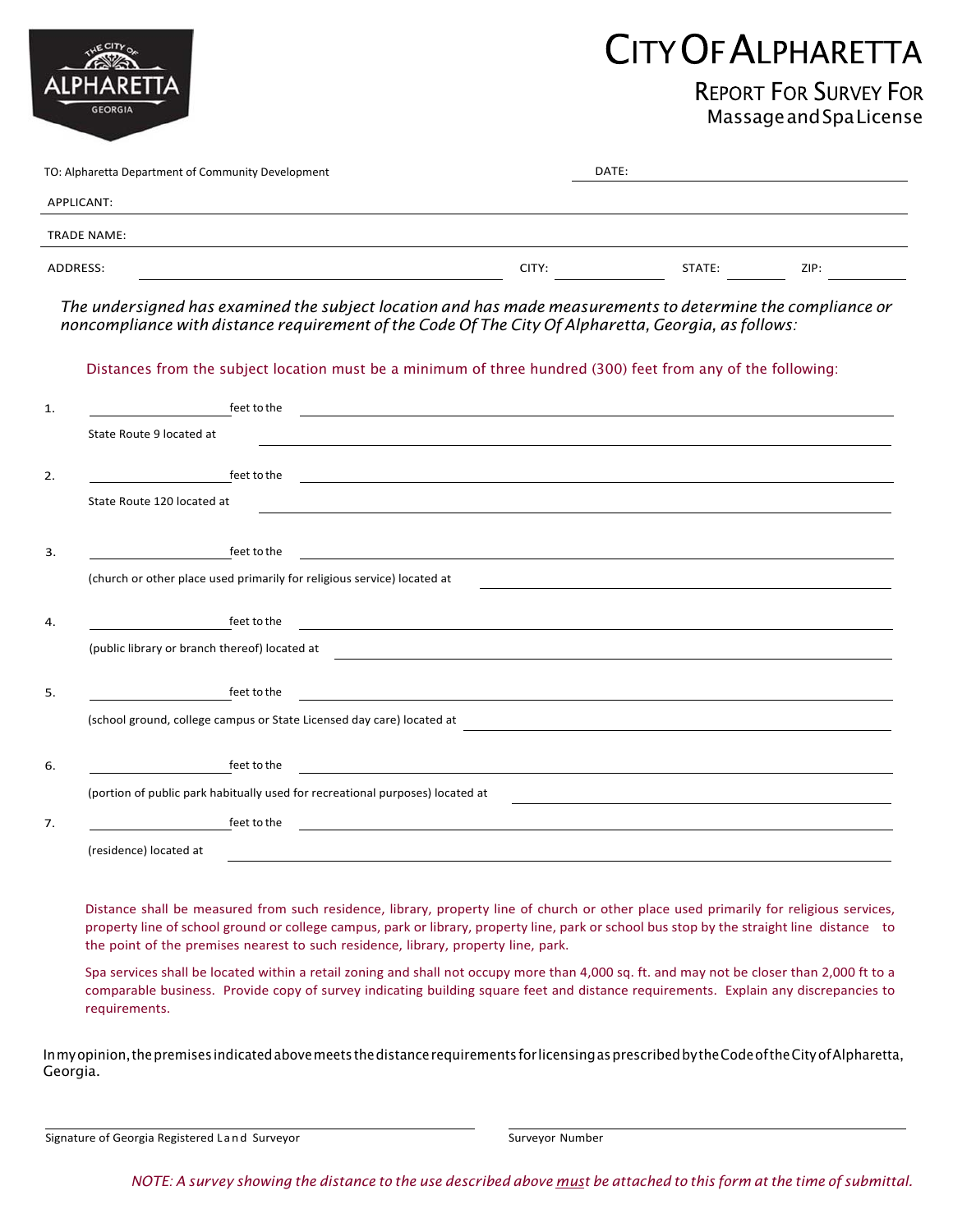#### **Massage and Spa License Property Owner Consent and Acknowledgement This Affidavit Must Be Notarized**

Real Property Owner, as Lessor to a Massage and Spa License establishment, acknowledges that they have read and understand City of Alpharetta Municipal Code **Article IX** and fully understands the requirements of this article, including, but not limited to, the provisions set forth in **section 10-288** - Real Property used for illegal sexual activity, property owner responsibility.

For a complete copy of the City of Alpharetta Municipal Code Section please visit [www.alpharetta.ga.us](http://www.alpharetta.ga.us/), Government, City Code.

#### **Sec. 10-288. Real property used for illegal sexual activity, property owner responsibility.**

- (a) In accordance with O.C.G.A. § 41-3-13, the municipal court shall have jurisdiction to hear and determine the question of the existence of the nuisance provided for in O.C.G.A. § 41-3-1 and as further defined herein, and, if found to exist, to order its abatement.
- (b) As used in this subsection, the term:
	- (1) "Sex crime-related arrest" means an arrest for unlawful sexual conduct of any kind alleged to have occurred at the massage establishment or spa establishment, including, but not limited to, and citation, summons, accusation or indictment for violations of state laws concerning lewdness, prostitution, sodomy, the solicitation of sodomy, or masturbation for hire; provided, however, that any such arrests which result directly from cooperation between the real property owner and a law enforcement agency shall not be considered a sex crime-related arrest for purposes of this section.
	- (2) "Substantial illegal sexual activity" means activity comprised of three or more separate incidents resulting in sex crime-related arrests within a 24-month period on the same parcel of real property.
- (c) Any owner of real property, regardless of whether such owner is the occupant of the subject premises, who has knowledge that substantial illegal sexual activity is being conducted on such property, shall be guilty of maintaining a nuisance, and such real property shall be deemed a nuisance and may be abated as provided by law.
- (d) The owner of real property shall be deemed to have knowledge of illegal sexual activity occurring on a parcel of real property if the city notifies the owner in writing of two or more separate incidents occurring on the same premises within a 24-month period that result in sex crime-related arrests and, after the receipt of such notice and within 24 months of the first of the incidents resulting in a sex crime-related arrest, one or more separate incidents occur which result in a sex crime-related arrest.
- (e) The provisions of this section are cumulative of any other remedies and shall not be construed to repeal any other existing remedies for related nuisances. Nothing in this section and no action taken hereunder shall be held to exclude such other civil, criminal, or administrative proceedings as may be authorized by other provisions of this Code or any of the laws in force in the city, or to exempt anyone violating this Code or any part of said laws from any penalty which may be incurred.

(Ord. No. 723, § 12-174, 4-4-2016)

| he/she knew and understood Article IX: Massage and Spa Establishments as well as Section 10-288. |  |
|--------------------------------------------------------------------------------------------------|--|
|                                                                                                  |  |
| Notary Public - Printed Name                                                                     |  |